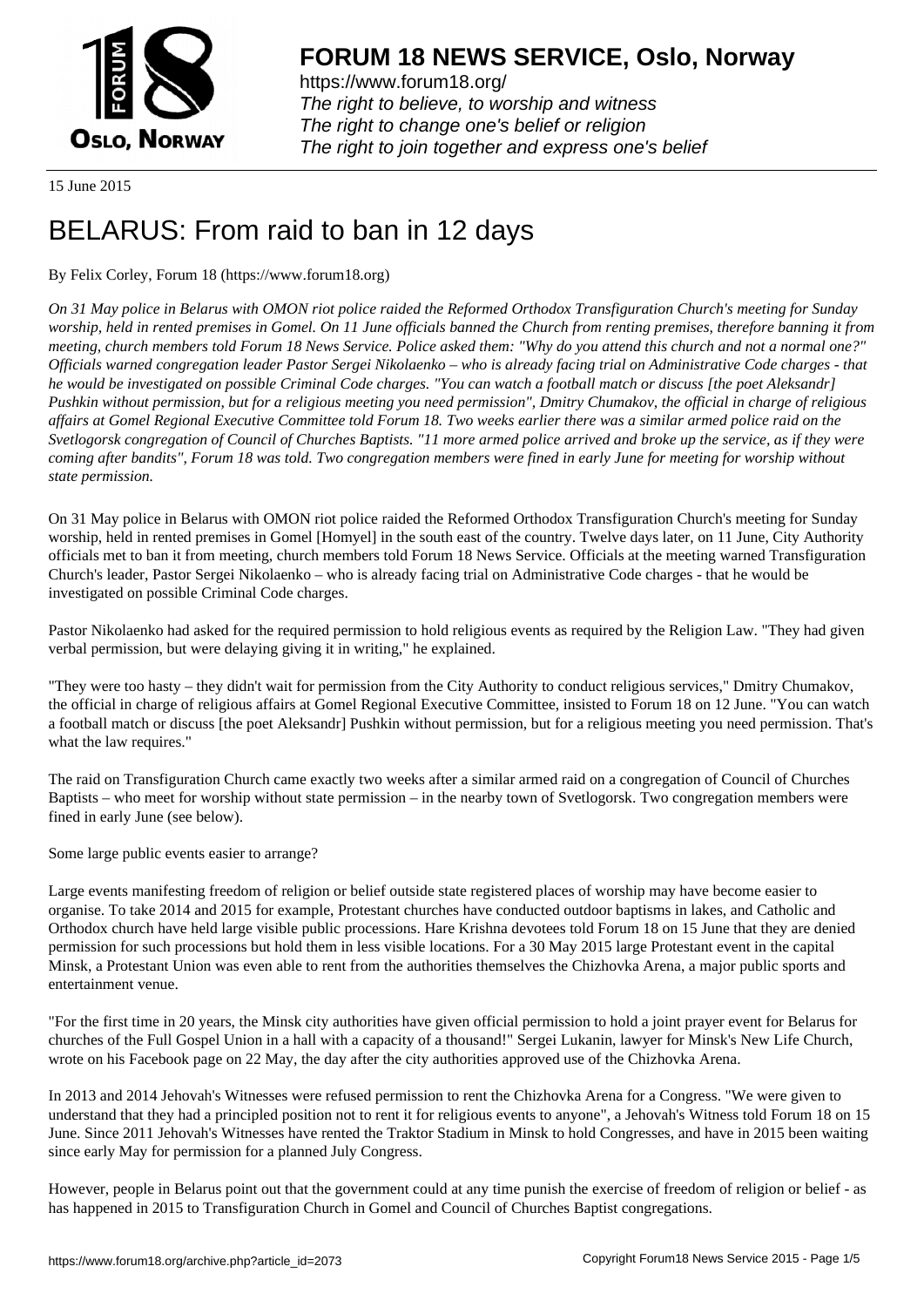. With all the laws, have not changed, a member of one religious community which has suffered raids and fines over many years told Forum 18 from Minsk on 11 June (see Forum 18's Belarus religious freedom survey http://www.forum18.org/archive.php?article\_id=1997). "Everything depends on the attitude of officials – some in the younger generation don't perhaps share the Soviet-style instincts of their predecessors."

The authorities are particularly prone to take action to try to prevent individuals from offering religious literature on the street, even if not many cases end in punishments (see below).

Yelena Radchenko, the Head of the Religious Affairs Department of the Office of the Plenipotentiary for Religious and Ethnic Affairs in Minsk, refused to comment to Forum 18 on 11 June on the two May raids and subsequent prosecutions in Gomel Region, or on other restrictions on exercising freedom of religion or belief.

### Police and riot police raid

About 20 members of Gomel's Transformation church – the only parish in Belarus of the Reformed Orthodox Church – had gathered for Sunday worship on the afternoon of 31 May when police arrived, accompanied by OMON riot police, Pastor Nikolaenko told Forum 18. The Church was meeting in the hall of an administrative building in the city's Central District for which they had signed a rental agreement on 1 March.

Officers ordered Pastor Nikolaenko to halt the service. They told him that police had allegedly received a call from a call box that "some kind of crowd were holding an unapproved meeting". Officers filmed those present.

Officers took down the identity of each person present, including their official place of registration and telephone number. They then drew up records of an offence against Pastor Nikolaenko and up to six congregation members under Administrative Code Article 23.34 ("Violation of the procedure for organising or conducting a mass event or demonstration").

"During this time, no one explained to us our rights," Pastor Nikolaenko complained. He also objected to questions officers asked, such as "Why did you come to this church, not to a normal or correct one?" Officers then forced all those gathered for the service to leave the building.

The duty officer at Central District Police refused to discuss its officers' participation in the raid – or any other aspect of the case. "We don't give any information by phone," he kept repeating to Forum 18 on 12 June, before putting the phone down.

The telephone of Sergei Aleinik, head of Gomel Regional OMON riot police, was engaged each time Forum 18 called on 11 and 12 June. The telephones of his deputies went unanswered.

Religious affairs official Chumakov defended the police raid. "It's possible it was very unpleasant for the participants – no one would like this," he admitted to Forum 18. "But they were right to come in and halt the service." He declined to explain why OMON riot police were needed to halt a meeting of about 20 people manifesting their freedom of religion or belief.

## Refusal to sign?

On the following Sunday morning, 7 June, Pastor Nikolaenko was preparing for the meeting for worship when he received a phone call. A man claiming to be from the police, who did not give his name, demanded that he come to the police station to sign a completed record of an administrative offence. "I told him that our service was about to begin and I couldn't come then," Pastor Nikolaenko told Forum 18. "So they wrote on the bottom of the record that I had refused to sign."

Pastor Nikolaenko says the police committed a violation by preparing a record of an offence in his absence and he had been given no summons to the police in writing.

"Why do you attend this church and not a normal one?"

During the next week, police phoned several church members and summoned them to the police station for questioning, telling them it was related to a criminal case against him, Pastor Nikolaenko said. "The officer didn't identify himself and behaved threateningly, warning that those who did not come to the police would themselves face criminal prosecution."

Pastor Nikolaenko said one parishioner asked what the questioning would be about. The officer told her: "Why do you attend this church and not a normal one?"

#### 19 June court hearing

The administrative case against Pastor Nikolaenko under Article 23.34, Part 2 was handed to Gomel's Central District Court. The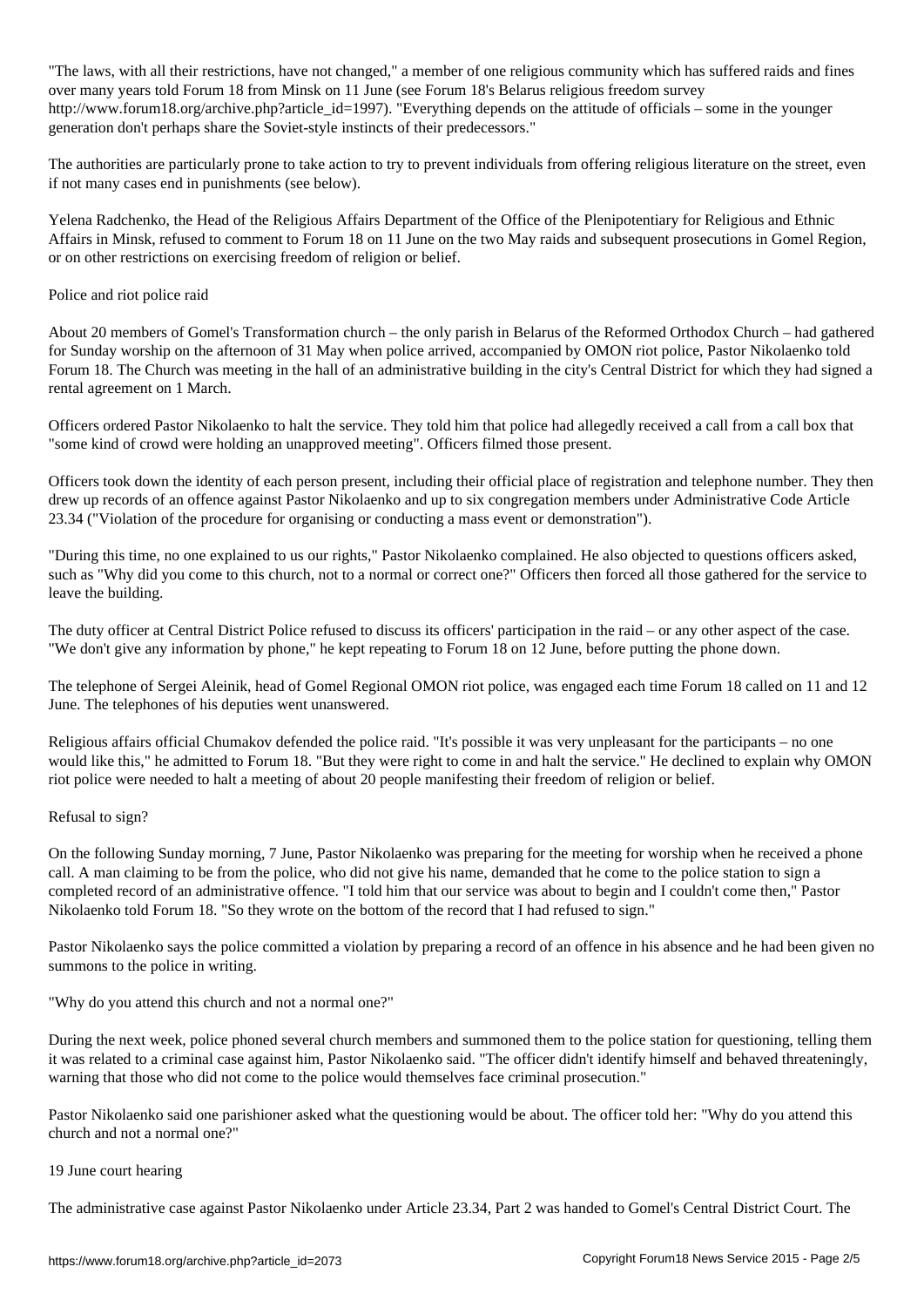give any information to Forum 18 on 11 June. It appears that so far, administrative cases have not been sent to court for other congregation members.

Rental ban  $=$  meeting ban

On 11 June Pastor Nikolaenko was invited to an Administrative Commission at the Central District Administration, he told Forum 18. The Commission banned the Church from renting the building further. Officials pointed out that the Church's registration and legal address is in Gomel's Soviet District and not in Central District.

"They gave their decision only verbally – they say we'll get it in writing later," Pastor Nikolaenko noted. However, the ban means that the Church could not meet for worship on Sunday 14 June or any other day.

Officials at Central District Administration directed Forum 18 to Anastasiya Grechishkina, head of its Legal Department. Despite repeated calls on 11 and 12 June, her telephone went unanswered.

The Transfiguration Church is part of the Reformed Orthodox Church. However, when it gained state registration in 2005 (and re-registration in 2012) it had to do so under the auspices of a Pentecostal Union as Pastor Nikolaenko thought the community would not get state registration as an Orthodox congregation independently of the Moscow Patriarchate. Non-Moscow Patriarchate Orthodox Christian communities can only gain state permission to exist if they have the approval of a local Moscow Patriarchate bishop (see F18News 6 November 2003 http://www.forum18.org/Archive.php?article\_id=177).

Pastor Nikolaenko thinks it is possible that the latest trouble was initiated by clergy of the Moscow Patriarchate. Forum 18 has been unable to ascertain whether or not Moscow Patriarchate clergy are involved in the Transfiguration Church case.

Police raid "as if they were coming after bandits"

Elsewhere in Gomel Region, in the nearby town of Svetlogorsk, armed police raided the Council of Churches Baptist congregation on 17 May, as about 70 church members were meeting for Sunday morning worship. Church members say that the Svetlogorsk congregation – which meets in a private home - has not been raided for at least 20 years.

"Two of them came in first in civilian clothes, with cameras," church members told Forum 18 on 12 June. "Then 11 more armed police arrived and broke up the service, as if they were coming after bandits. It was terrible." The police were led by Major Vyacheslav Kozhedub.

Officers abruptly interrupted Vladimir Daineko when he was praying on his knees and demanded that he read the search warrant issued by District Prosecutor Vladimir Tarasenko. When Daineko refused, officers took him to the District Police Station. They drew up a record of an offence against him under Administrative Code Article 23.34, Part 1.

A similar record was prepared against fellow church member Yuri Volodenko. The names and personal details of all other attendees were taken.

Major Kozhedub was out of the office when Forum 18 called on 15 June, his colleague said. "I don't know anything about any operation," the officer – who would not give his name – told Forum 18. He referred Forum 18 to another District Police official. The woman, who similarly would not give her name, insisted the same day that the raid had been merely a "prophylactic measure". "We didn't attack anyone," she claimed to Forum 18. She refused to explain who the raid had been trying to protect and from whom.

The officer noted that "the people" (church members) had already appealed to the police about the raid. "We replied only to the citizens who appealed to us and will not discuss our response with anyone else," she told Forum 18 before putting the phone down.

Fines

The cases against Daineko and Volodenko were then handed to Svetlogorsk District Court. On 8 June, Judge Irina Pravdun found both guilty under Administrative Code Article 23.34, Part 1, for meeting for worship with others without state permission. She fined each of them 20 base units, 3,600,000 Belarusian Roubles (about 1,820 Norwegian Kroner, 210 Euros, or 235 US Dollars).

The fines came despite November 2011 changes to Article 23.34 ("Violation of the procedure for organising or conducting a mass event or demonstration"). These appeared to have removed an "offence" of meeting without state permission to exercise freedom of religion or belief in private homes (see F18News 27 June 2012 http://www.forum18.org/Archive.php?article\_id=1714).

Officials at Svetlogorsk District Court refused to give Forum 18 any details of the cases on 12 June.

Both Daineko and Volodenko have pledged not to pay and intend to challenge the fines. "They'll appeal to the Regional Court and if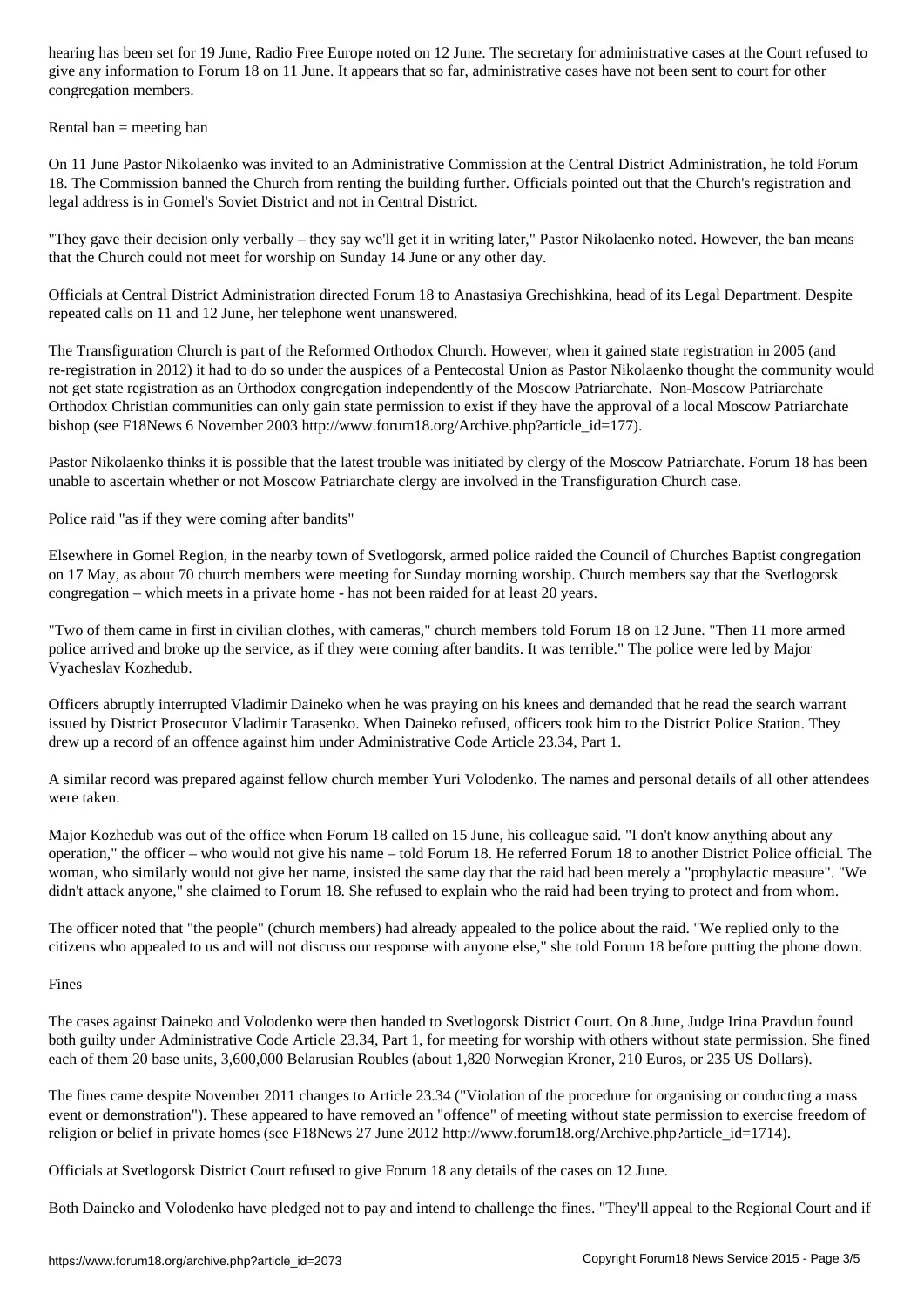#### Similar fines

Elsewhere in Belarus several other church members were similarly fined in 2015 under Administrative Code Article 23.34. "We have visits – they come and they leave," one Baptist noted. "Fines are rare, but they happen." The Baptist declined to give details of when and where the other fines were imposed.

Within Gomel Region, the Gomel congregation of the Council of Churches Baptists was last raided in December 2013. Four church members were subsequently fined (see F18News 6 March 2014 http://www.forum18.org/archive.php?article\_id=1935). However, the Gomel congregation has not been raided or harassed since then, a local Baptist told Forum 18 on 12 June.

Threatened punishments for offering religious literature

Jehovah's Witnesses who try to offer religious literature to passers-by on the street frequently face administrative prosecution. "Even if they are standing on their own they are often accused of conducting a mass demonstration," Jehovah's Witnesses told Forum 18. "We have one new case in Mogilev [Mahilyow]." They note that individuals who stand on the street begging, even if they have a notice, are not prosecuted for conducting a "mass event".

The Mogilev Jehovah's Witness community was formally threatened in writing in 2010 that it would be liquidated if such "violations" took place. The Supreme Court and the General Prosecutor's Office have rejected attempts by the Mogilev and Gomel communities to challenge such warnings (see F18News 11 November 2010 http://www.forum18.org/archive.php?article\_id=1510).

However, Mogilev Jehovah's Witnesses note that, even though administrative cases are prepared, they are often not heard by courts until the period for completing such cases expires.

Cases were lodged against two Hare Krishna devotees stopped for offering religious literature on the streets of Polotsk in December 2014. The charges were subsequently dropped (see F18News 20 February 2015 http://www.forum18.org/archive.php?article\_id=2040). Hare Krishna literature distribution cases launched in 2015 within Belarus

"have been successfully resolved through dialogue", a Hare Krishna devotee told Forum 18 on 15 June. No punishments were imposed.

Meanwhile Jehovah Witness Andrei Kuzin is preparing a final challenge to a fine of 25 base units or 3,750,000 Belarusian Roubles (about 1,850 Norwegian Kroner, 200 Euros, or 250 US Dollars) handed down in December 2014. Similarly to the Transfiguration Church and the Svetlogorsk Baptists, he was accused under Article 23.34. He was convicted under the Article's Part 2 of organising a meeting for worship without state permission at his home in Borisov in November 2014. Minsk Regional Court rejected his first appeal in February 2015 (see F18News 20 February 2015 http://www.forum18.org/archive.php?article\_id=2040).

Kuzin lodged a further appeal to Valeri Kraiko, the Chair of the Regional Court. However, in a 30 April decision seen by Forum 18, the Judge left the punishment unchanged. Kuzin is now preparing a case to the Supreme Court, Jehovah's Witnesses told Forum 18. (END)

For a personal commentary by Antoni Bokun, Pastor of a Pentecostal Church in Minsk, on Belarusian citizens' struggle to reclaim their history as a land of religious freedom, see F18News 22 May 2008 http://www.forum18.org/Archive.php?article\_id=1131.

For more background information see Forum 18's Belarus religious freedom survey at http://www.forum18.org/Archive.php?article\_id=1997.

Full reports on freedom of thought, conscience and belief in Belarus can be found at http://www.forum18.org/Archive.php?query=&religion=all&country=16.

A compilation of Organisation for Security and Co-operation in Europe (OSCE) freedom of religion or belief commitments can be found at http://www.forum18.org/Archive.php?article\_id=1351.

Follow us on Twitter @Forum\_18 (http://twitter.com/forum\_18)

Follow us on Facebook @Forum18NewsService (http://www.facebook.com/Forum18NewsService)

All Forum 18 text may be referred to, quoted from, or republished in full, if Forum 18 is credited as the source.

All photographs that are not Forum 18's copyright are attributed to the copyright owner. If you reuse any photographs from Forum 18's website, you must seek permission for any reuse from the copyright owner or abide by the copyright terms the copyright owner